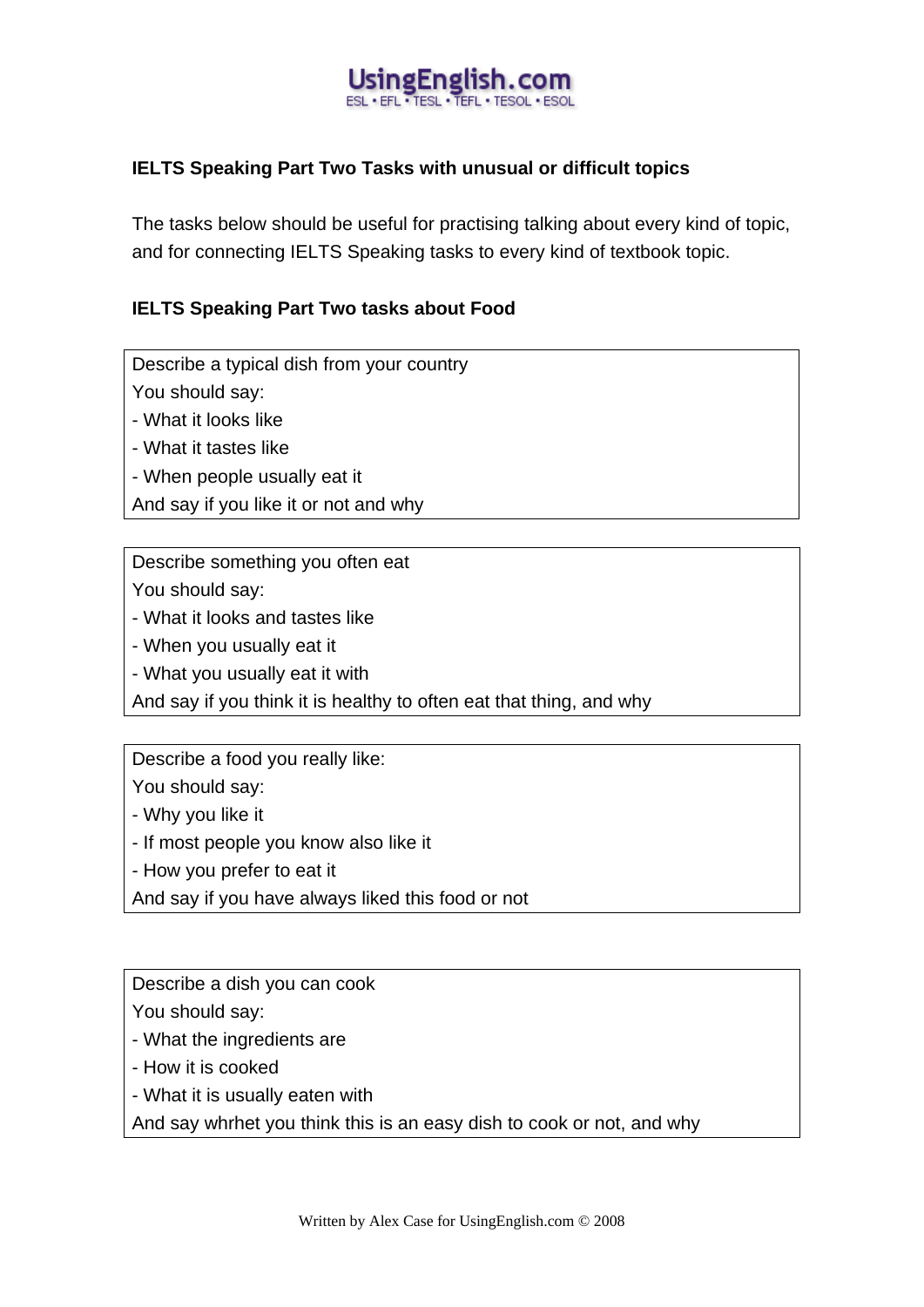# singEnglish

## **IELTS Speaking Part Two tasks about Habits and routines**

Talk about a job you have done or would like to do in the future You should say:

-Why you chose that job

- What the good things about that job are

- What the difficulties of doing that job are

And describe how it is different to other jobs

Talk about a job someone you know does You should say:

- How long they have had that job

- What the good things about that job are

- What the difficulties of doing that job are

And say if you think that job suits that person and why

Talk about something to do to help the environment

You should mention:

- What you do

- How often you do it

- Why you do it

And say how that thing helps the environment

Talk about a household chore you do in your house

You should mention:

- What the chore is

- Why it needs to be done

- How often you do it

And say if you get a feeling of satisfaction from doing this chore or not, and why

Describe your typical day when you are working or studying You should say:

- What things you do

- How long you spend doing those things

- What the most difficult thing you have to do is

And say if you usually enjoy those days or not, and why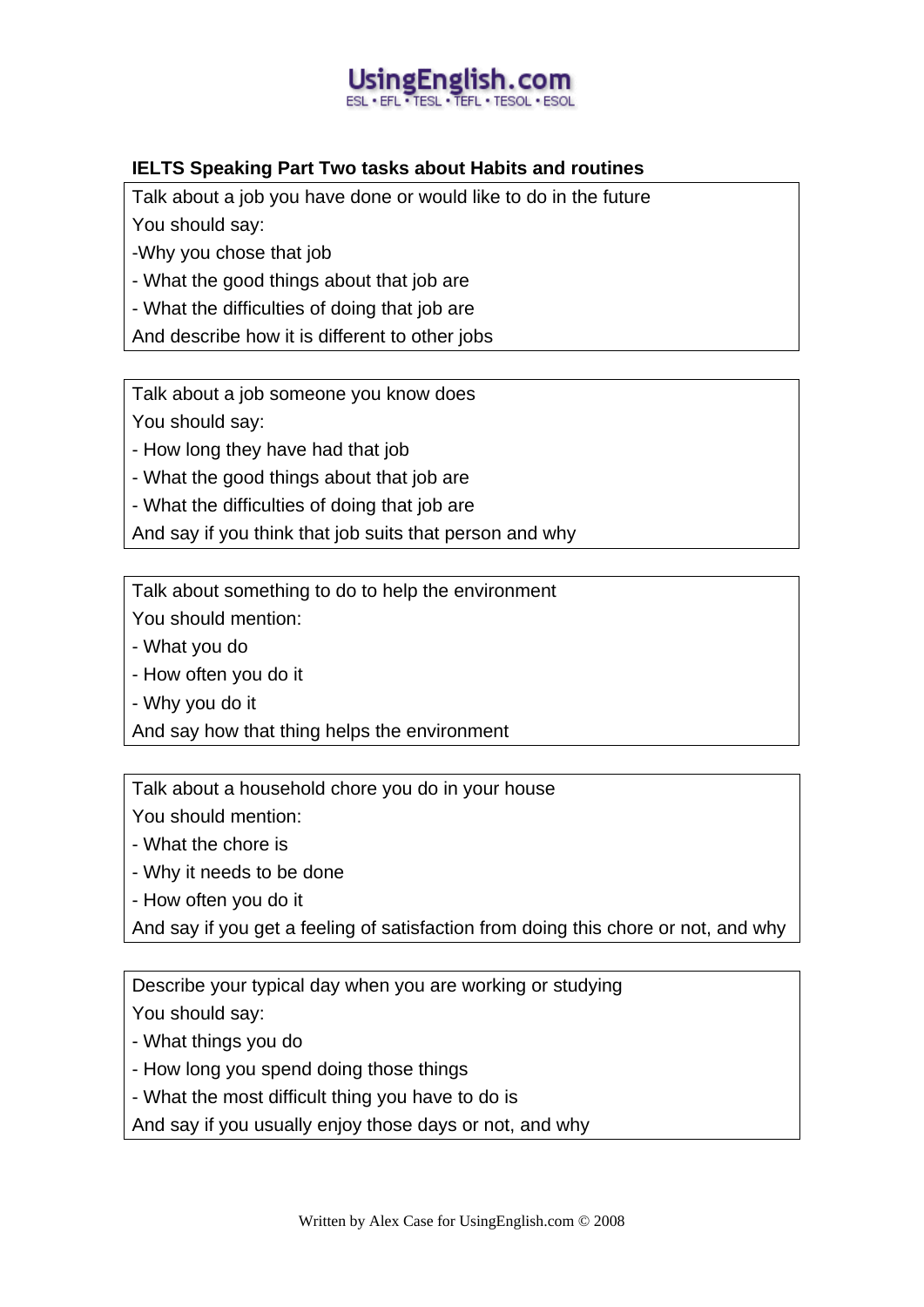# UsingEnglish.com

Talk about a hobby you have:

You should say:

- How often you do it

- Who you do it with

- What equipment is needed

And say why you enjoy doing that thing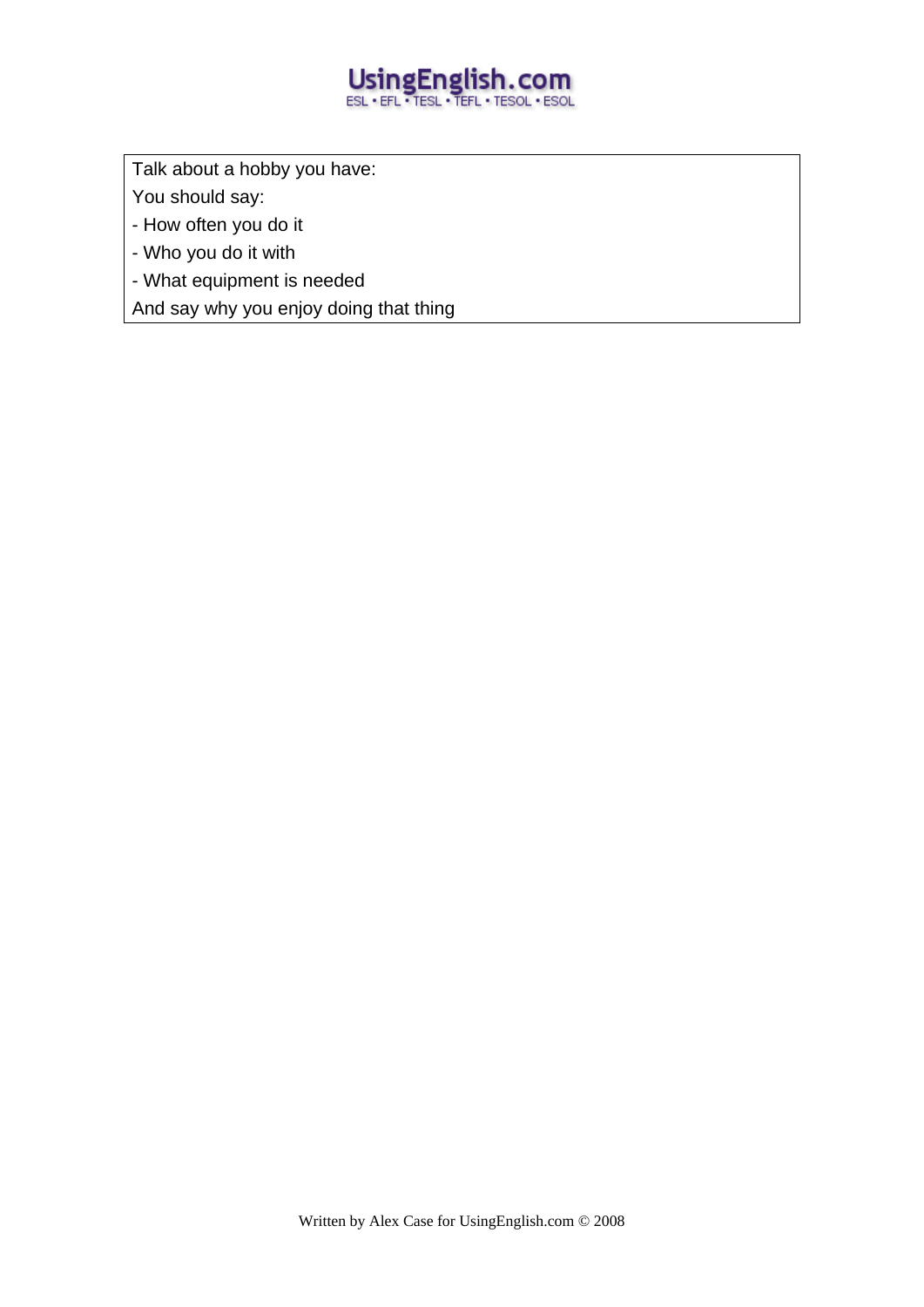

#### **IELTS Speaking Part Two tasks about Nature and the environment**

Describe an impressive natural feature in your country that you have seen or know about:

You should say:

- Where it is

- What kind of place it is surrounded by

- What it looks like

And say what is impressive about it

Describe an ecological problem in your country:

You should say:

- What the problem is

- Why it happens

- How it can be solved

And say if you think it will be solved in the near future or not, and why

Talk about something to do for ecological reasons

You should mention:

- How long you have been doing it

- Why you do it

- How you first heard about it

And say if you think it makes a big difference to the environment or not, and why

Describe an animal that lives in the wild in your country. You should say:

-What it looks like

-What its habits are

-How it interacts with people

And say if you think there will be more or less of this animal in the future and why

Describe your favourite season in your country. You should say:

- When that season is from and to

- What the weather is like

- How it is different from the other seasons in your country

And say what you are planning to do when that season next comes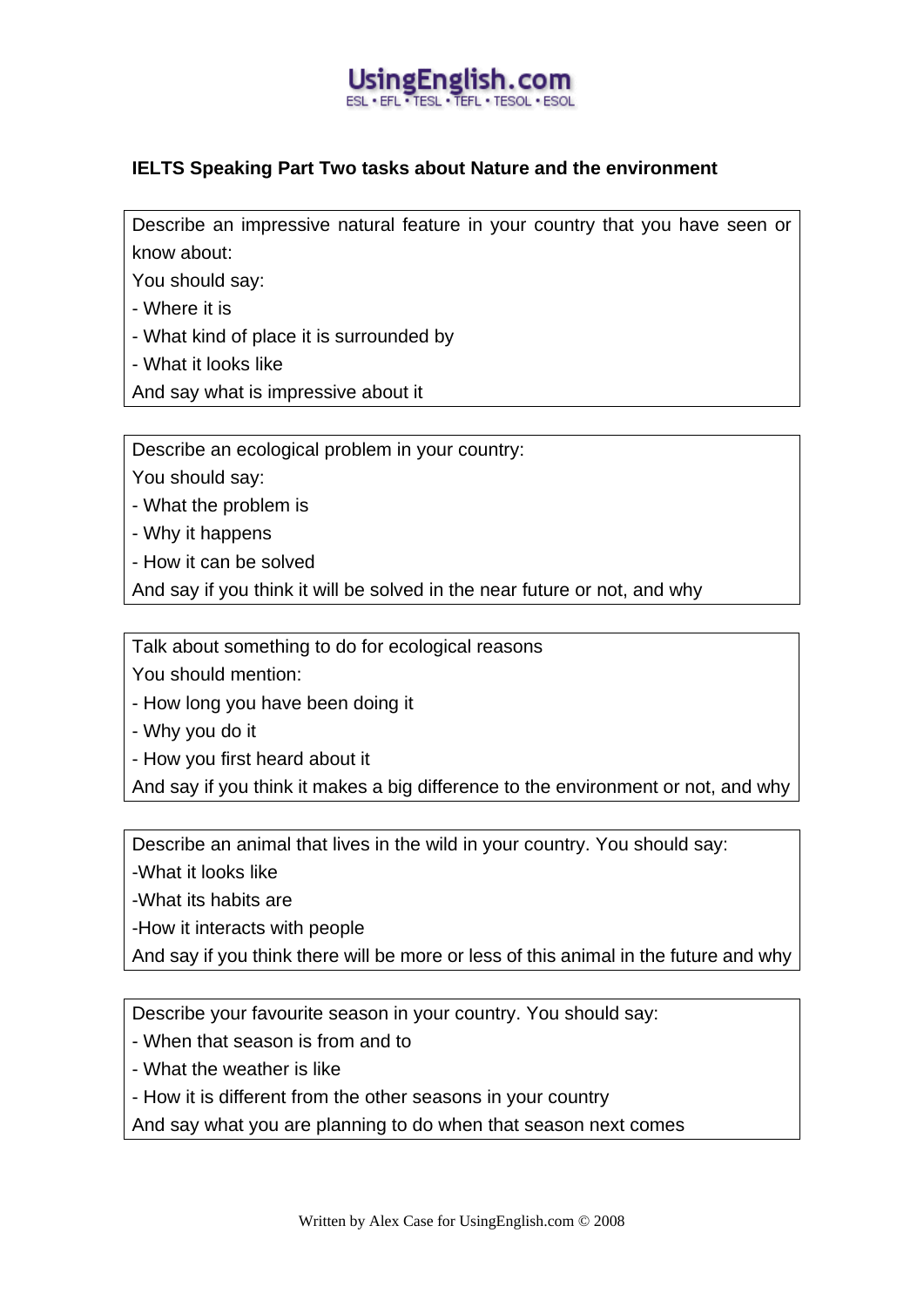

## **IELTS Speaking Part Two tasks about Culture and media**

Describe a TV programme that you like

You should say:

-What kind of programme it is

- What you like about it

- How you first became interested in that programme

And say how that programme is different from other TV programmes that you like

Describe a TV programme that you watch or know about

You should say:

- When it is on and which channel it is on

- What kind of programme it is

- What kind of people watch it

And say if you think that programme is or could be popular in other countries or not, and why

Describe a film you saw which made an impression on you.

You should say:

What film and what type of film it is

When you saw it

What your favourite part of the film is

And explain why it made an impression on you

Talk about something you are reading at the moment or have read recently You should say:

- How and why you got it

- How long you have been reading it
- If you would like to read something else by the same writer
- And say what kind of person might like to read the same thing